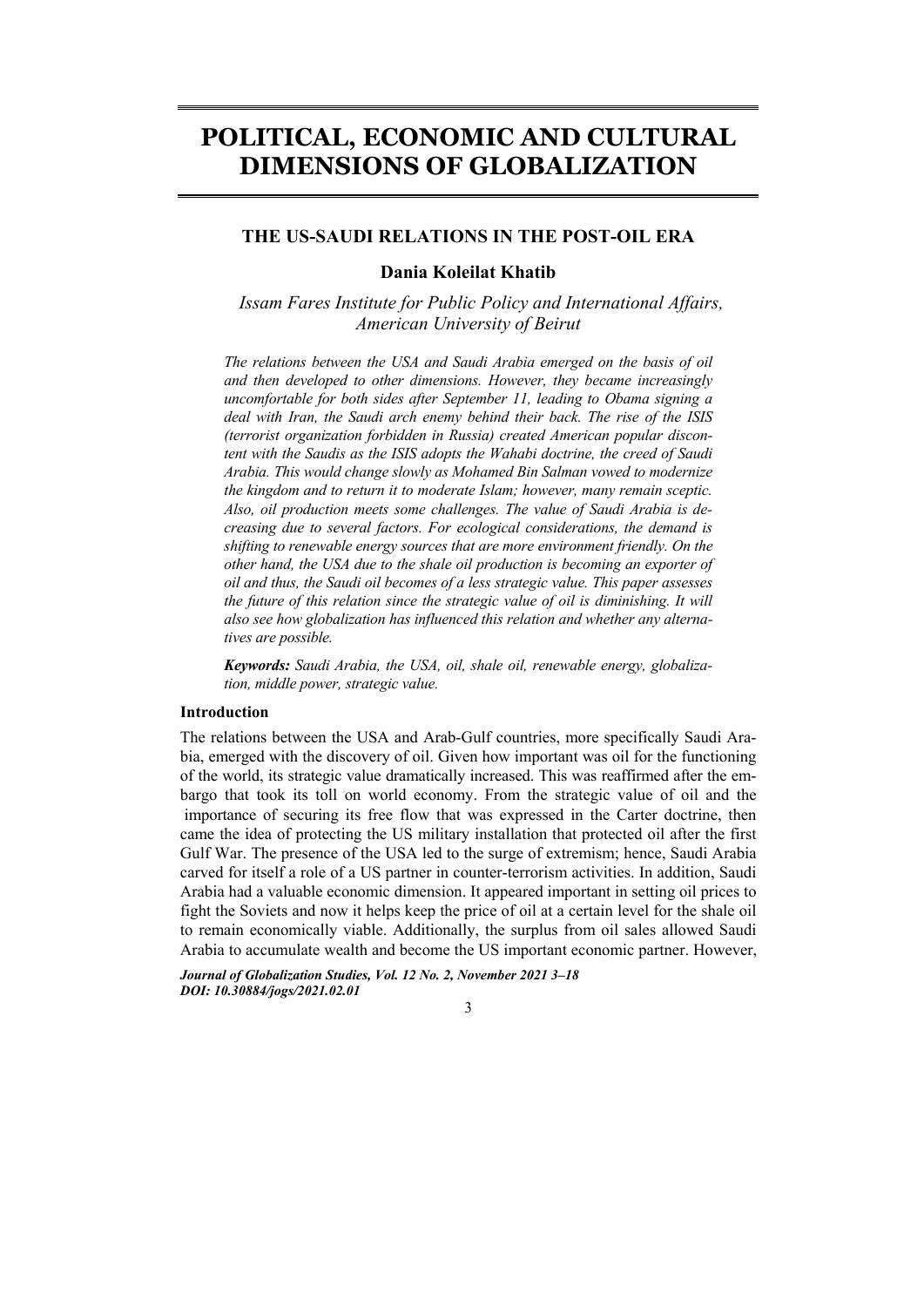4 *Journal of Globalization Studies 2021 • November* 

the price of oil experiences a downward trend due to declining demand caused by development of eco-friendly alternatives and the alternative from shale oil, hence the country's strategic value diminishes as well (Paraskova 2019). Also, after September 11, Saudi Arabia was accused of terrorism since fifteen of the nineteen kidnappers were the Saudis. These accusations re-emerged with the ISIS that adopted the Wahhabi doctrine. Today, the foundation, on which the US–Saudi relations rely, seems shaky. Saudi Arabia has not worked on an alternative: in the US it does not have a lobby that can compensate the loss of oil strategic value and make the relations a domestic matter. It could not acquire other allies as strong as the USA since globalization has failed to bring about a multilateral system where other powers could become equivalent to the USA. Due to globalization it is also difficult to diversify the economy. Hence, Saudi Arabia finds itself reliant on a commodity that in the long run does not guarantee the economic or strategic value which it used to have. Due to all those reasons, the Arab Gulf can no longer rely on its strategic value to keep the USA engaged. This is the reason why Saudi Arabia needs to develop an alternative strategic value (instead of being a prime producer of oil) for the USA. In the short run, Saudi Arabia should work on a plausible narrative that would help it to regain its position as the US necessary ally for the sake of regional stability. In the long run, it should also create an indigenous lobby in order to set support independently of strategic changes, similarly to what the Israelis have done.

#### **The Background**

The United States' relationship with the Gulf region goes back to oil, since it was American company that was the first company to discover oil in the Kingdom. Aramco, which started as the American-Arab Company with four partners (the Exxon Corporation, Texaco, Inc., the Standard Oil Company of California and the Mobil Oil Corporation) was established in 1944 (Vitalis 2007: 247). In 1980, the Kingdom bought all foreign shares and Aramco became the National oil company. However, the United States were the first investor in the Gulf (Reuters 2019). The cooperation between the Kingdom and the United States dates back to 1945, when Roosevelt met King Abdulaziz on February 14, 1945 aboard of a U.S. Navy destroyer, and the meeting was held in an atmosphere of cooperation except for the question of Palestine (Kennedy 2018). The discovery of oil coincided with industrial revolution that followed the First World War and oil became an alternative to coal and the primary energy component of the world economy.

During the Nixon doctrine era, Saudi Arabia and Iran were twin pillars for regional stability. However, this would change after the revolution since Iran of Khomeini was no longer the US ally. The Iranians blame the US for putting down Mosaddegh after he had nationalised oil. There was the general perception that the USA was the Shah's ally since the Americans helped him to establish SAVAK, the brutal secret police (Gen. Norman Schwarzkopf Sr, helped set up SAVAK). This resentment led to a bad start of the relations between the USA and the Islamic republic. Besides, the revolutionaries demanded the extradition of the Shah who fled his country to the USA (Al-Barasneh and Khatib 2019).

The Arab Gulf countries and in the first place Saudi Arabia filled the gap of the lost Iranian oil. During Carter's presidency, there was introduced the foreign policy initiative (known as the Carter Doctrine) which stated that the USA could use military force to protect its national interest in the Persian Gulf (*i.e*., oil in Saudi Arabia). This was espe-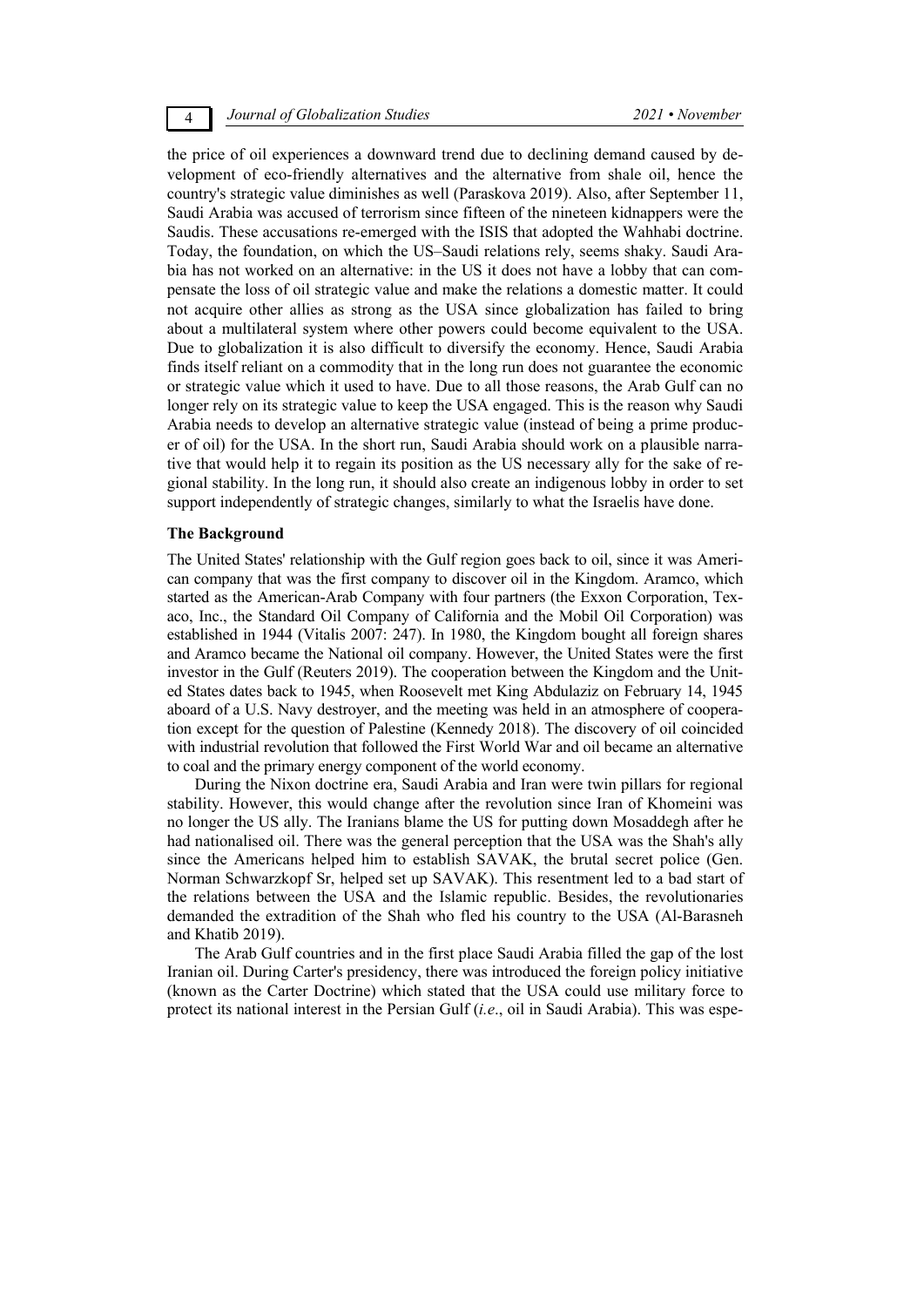cially true since at that time it seemed that the Soviet Union could capture control over the world oil resources. The USA was worried of the Soviet access to Saudi Arabia and control of oil. The Soviets were to the west of Saudi Arabia in Afghanistan and to the east in Mozambique. If the Soviet were to control the oil wells in Saudi Arabia they would control the world source of energy.

Additionally, Saudi Arabia helped the USA in its global polices against the Soviets. During the Reagan era, the Saudi Kingdom kept the oil prices low to prevent the Soviets from selling their gas to Europe. In addition to making the Soviet entry to the energy market economically prohibitive, the low oil prices also helped Reagan in his supply side economics or reaganomics. They also were active in the fight against the Soviets in Afghanistan. The Grand Mufti of Saudi Arabia, Al Baz issued a fatwa encouraging the fight against the Soviets (Weaver 1996). Saudi Arabia in coordination with the USA recruited and sent to Afghanistan thousands of Mujahedeen who are known under the name Afghan Al Arab. The conflict raged for nine years, led to the death of 15,000 Soviet troops and of more than a million Afghans, and ended with Moscow's humiliating withdrawal from the country which hastened the break-up of the Soviet Union (Yusufzai 2020). The close involvement of Saudi Arabia with the USA in its support of the Mujahedeen led to the rupture of diplomatic relations that were only reinstated in 1992. In the Reagan time, Saudi Arabia managed to position itself as a middle power. According to Dong-min Shin's definition (2015), a middle power 'is a state actor which has limited influence on deciding the distribution of power in a given regional system, but is capable of deploying a variety of sources of power to change the position of great powers and defend its own position on matters related to national or regional security that directly affect it.' In addition to its economic power, Saudi Arabia also enjoyed prestige in the Muslim world. Its foreign policy has always been conducted from the perspective of being the centre of the Muslim world. This position allowed the fatwas and calls to have credibility in the Muslim world hence its partnership with the USA was crucial for the US success in Afghanistan and more broadly in struggle with communism.

Saudi Arabia was an indispensable and irreplaceable partner. This enabled the Kingdom to use this leverage to exert pressure on the US foreign policy. It was the middle power that could change the behaviour of great powers. This became most evident during the 1973 embargo during the Arab war with Israel and in 1982 when King Fahad threatened to shut off the supplies of oil if Israel did not withdraw from Lebanon. Israel conducted an invasion to Beirut to kick out the PLO that was active on its northern front.

#### **The Surge of Extremism**

With the collapse of the Soviet Union, the USA had no more competition for the oil resources. However, the commitment to the Arab Gulf did not decrease. When Saddam Hussein attacked Kuwait, the United States rushed to rescue Kuwait. Prior to the first Gulf war, Saudi Arabia rejected the deployment of American military bases within its territory. The Kingdom positioning itself as the leader of the Muslim world did not want to show a close connection with the USA, especially since these relations were the subject of much criticism. The belligerent relation that Khomeini had initiated with the House of Saud was due to the latter's alliance with the USA, and Khomeini blamed them for the brutal rule of the Shah. He accused them of being the US stooges (Khatib 2015). Prior to 1990, the USA had a symbolic military presence in Saudi Arabia and the Gulf in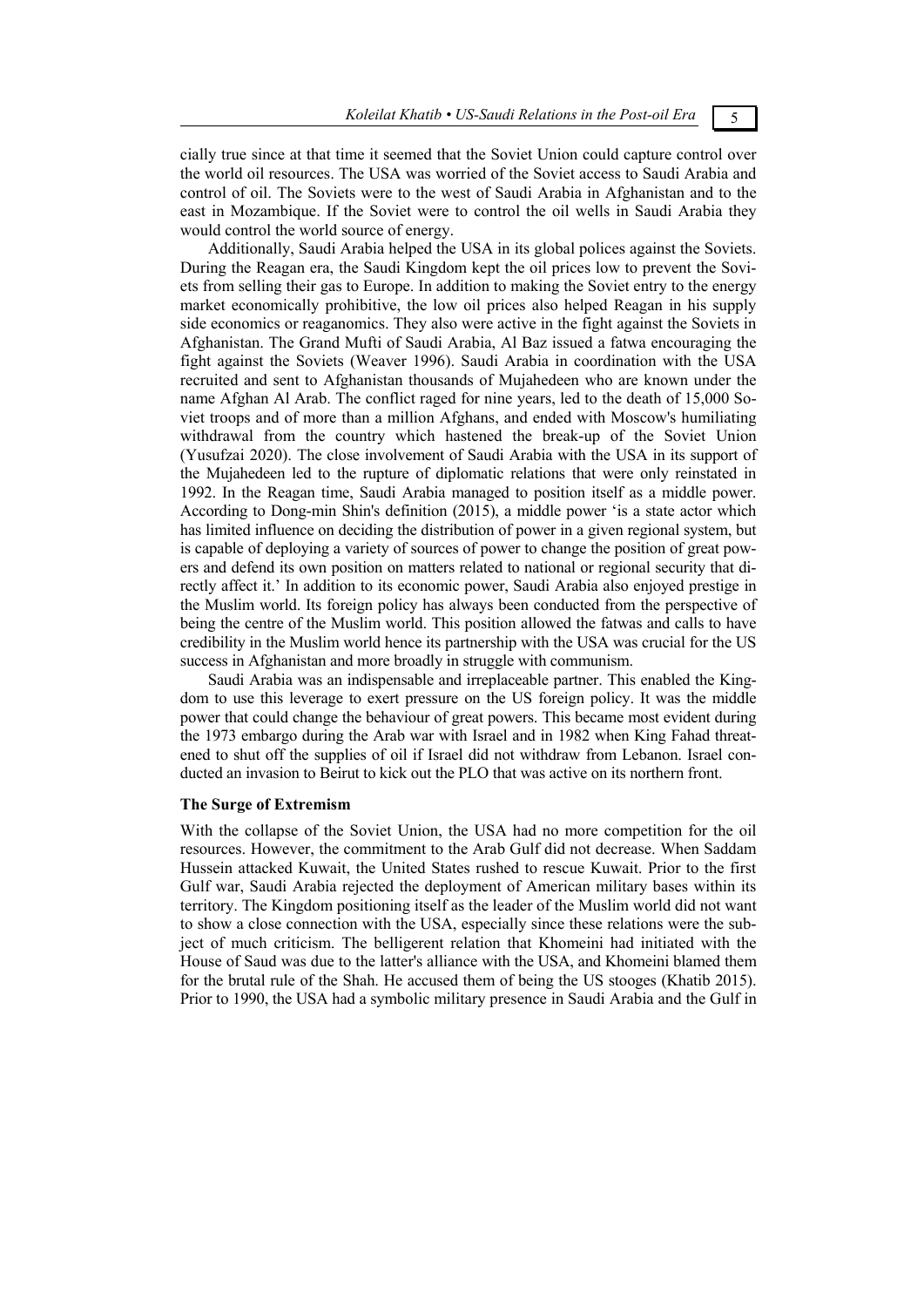### 6 *Journal of Globalization Studies 2021 • November*

general. It was mainly in the form of aircraft-carriers that were afloat offshore and were connected with the sixth fleet in the Mediterranean. However, after the threat from the Arab neighbour, the Saudis decided that the best way to have protection was to have American troops to protect oil. Thus, Saudi Arabia gained an additional strategic value since it had to protect the military that protected the oil wells. Nevertheless, the American installation in Saudi Arabia had certain consequences. The rise of extremism in Saudi Arabia was caused by Bin Laden's main grievances associated with

what bin Laden called 'infidels' in the land of the prophet. After coming from Afghanistan as a hero who fought the Mujahedeen, bin Laden was at odds with the royal Saudi family over their acceptance of American bases. He left the country in 1992 and was stripped of his citizenship in 1994; then he moved to Afghanistan and started afterwards calling for jihad against 'Americans occupying the land of the two holy mosques.' US soldiers were twice attacked in 1990' (History 2018).

A bomb killed five people in Riyadh in 1995. In June 1996, a large terrorist attack was conducted near Dahran in the eastern province. About 400 people were wounded and 19 military were killed. The mounting resentment and extremism culminated in the 9/11 attacks that had a great effect on the mood of Americans as well as on their perception of Saudi Arabia. Prior to September 11, the image of terrorism was mainly associated with Iran. After the attacks, the focus considerable shifted (CNN 2013). Saudi Arabia became to be perceived as a source of terrorism and not as an ally against terrorism. After September 11, the candidates promised to decrease the US dependence on foreign oil which was a direct shift from the Carter doctrine (Wald 2004).

After September 11, Georges W. Bush started diversifying American presence in each of the six Gulf states. The USA kept a minimum force in Saudi Arabia and redeployed military bases to Qatar, Bahrain, Kuwait, Oman, and the UAE; and in 2002 the air command also moved from Saudi Arabia to Al Udeid in Qatar. The base is one of the largest American bases in the world (Borger 2002). Kuwait, a country supportive of the second Gulf War, allowed the USA to conduct operation from Kuwait on Iraq. The operations launched from Kuwait allowed the USA to take a large part of Southern Iraq. Numerous troops were redeployed to Kuwait. CENTCOM was located in Kuwait. In 2003, Saudi Arabia lost the strategic value of hosting important military installation, as the military was no longer concentrated in Saudi Arabia but in Iraq. Al Qaeda that was defeated after the invasion of Afghanistan would revive during the invasion of Iraq. Again, the United States found a strategic value in Saudi Arabia in joint counter terrorism projects. The Saudis employed a soft strategy in counterterrorism activities based on prevention, rehabilitation, social support and counter narrative (Boucek 2008). The project implemented under King Abdullah was successful and was appreciated by the USA. However, with the rise of the ISIS the association with extremism came back to haunt the US–Saudi relations. However, the ISIS attacked Saudi Arabia itself several times including the attack in the sacred city of Medina in 2016. The terrorist organisation made the West look at Saudi Arabia as at a culprit. The fact that the ISIS follows the Wahabi doctrine and their schools teach curriculum used in the Kingdom made Saudi Arabia be suspected of terrorism (Shaheen 2016). The line of thinking was that even if Saudi Arabia was not directly behind the ISIS, the system based on Wahhabism did promote the radical teachings that fuelled the ISIS ideology. Also, the chaos with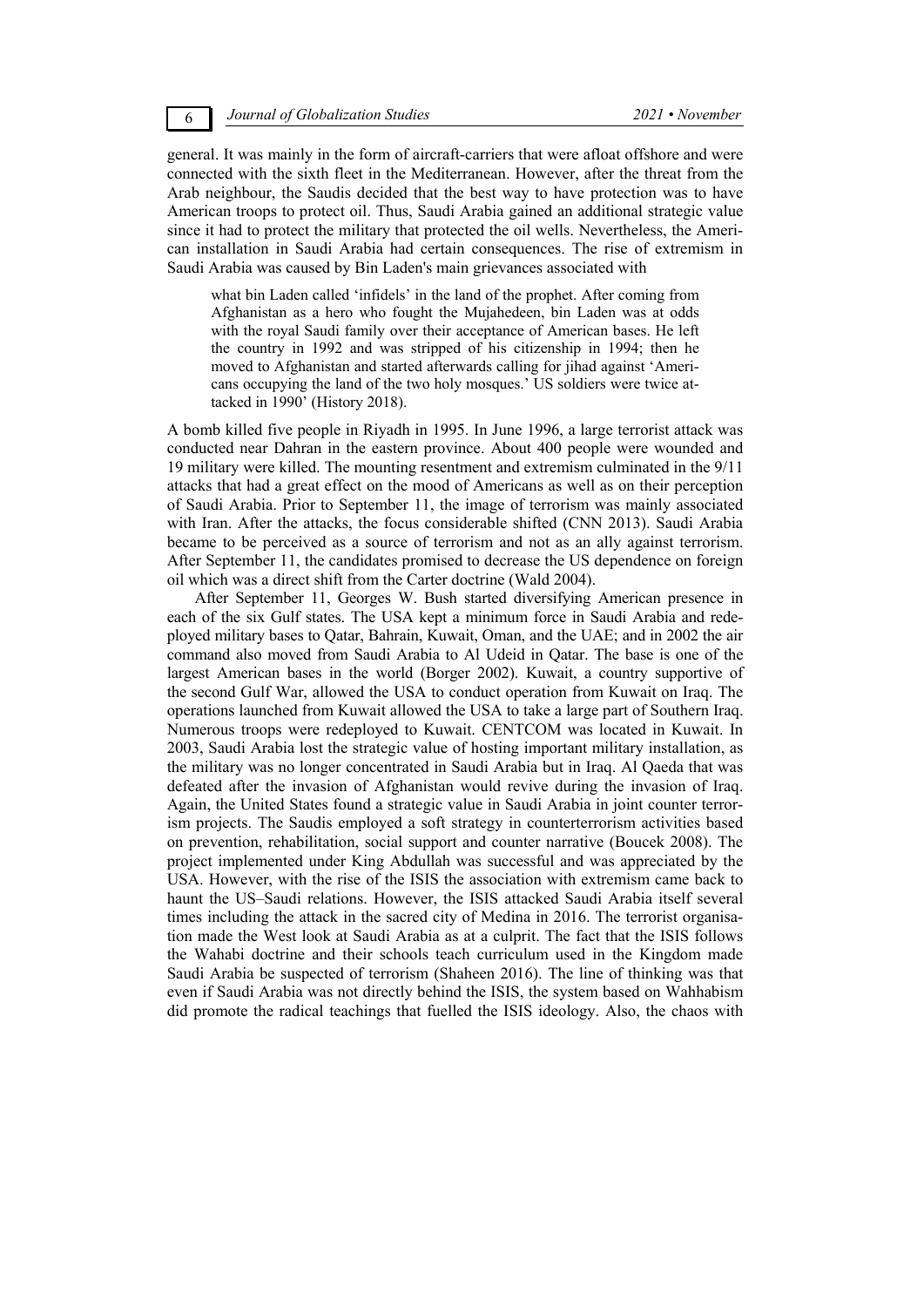funding opposition groups which were not under their patrons' direct control led to the situation when some of the funds where channelled to groups that had connections with terrorist organisations. The vice president Joe Biden in a talk at Harvard accused Saudi Arabia, UAE, and Turkey of funding extremist groups in Syria. Actually, the rise of the ISIS caused some distancing with Saudi Arabia and facilitated the rapprochement with Iran. Iran was considered as the US indirect ally (The Frontline 2018) since they had a common enemy – the ISIS. The ISIS was antagonistic to the Shia quite as much as to the West. Also, with the rise of the ISIS, that affected the image of Saudi Arabia, indirectly improved the American general perception of Iran.

## **Strategic Importance of Oil**

The Arab Gulf countries have also focused on relations with the administration and the White House. The USA has always been interested in the strategic control of oil production. The 1973 embargo showed that the West can hardly cope with oil supply shortage. The lack of energy led to huge growth of airfare and to long queues at petrol stations. The brunt of the embargo was felt by average American and hence the average American felt that oil is a vital source of energy that should be protected. Hence, Saudi Arabia had a leverage it could use in its relations with the USA (South Bend Tribune 2016). Of course, these relations needed to be protected but this protection was also to the US benefit. Possessing the world largest reserves, Saudi Arabia could choose the terms of the relations with the USA. At first, it was important to protect the Saudis from the Soviets. In the bipolar world the control of energy sources by the Soviets would mean their global dominance and the end of free world. In the 1980s, the Congress approved the sale of the Airborne Warning and Control System (AWACS) to Saudi Arabia despite strong resistance on the part of the Pro-Israel lobby. One of the main reasons for the sale was the importance of protecting the oil installations in Saudi Arabia (Simpson 2008). Though Saudi Arabia was vehemently anti-communist, it never publicly allied itself with the USA. King Khaled was famous for saying that the Saudi loyalty is not to the Western or Eastern bloc but to the Muslim people around the world. However, the Saudis' distant and reserved attitude towards the USA allowed Israel to become strategically valuable for the Americans. The concept was promoted by Henry Kissinger who said that Arabs cannot be trusted with the vast amount of oil to be under their control. Israel, which is considered a Western country, could stand as a kind of surrogate fortress that can prevent the Soviet Union from reaching the oil fields (Khatib 2015). The strategic value of oil is related to the concept of national security. The collapse of the Soviet Union created a shift in the American public perception of the national interest. At the time, for the Soviet Union the national interest was a clear concept defined in containing communism around the world and it was easy to garner public support around it. Now national interest has become a fluid concept. Also, due to the US miserable failure in Iraq the mood in the USA became isolationist. Hence the average American is less inclined for supporting interventions abroad to protect a volatile region in order to secure oil supplies. Actually, the victory of Donald Trump with his isolationist agenda at the presidential elections proved this point. During Obama's presidency, the American administration rebuffed a request from Saudi Arabia for interference in Syria though the Saudis pledged to finance it (Martosko 2013). On the other hand, the USA also refused to get embroiled in Yemen (Bazzi 2018). It just offered support to Saudi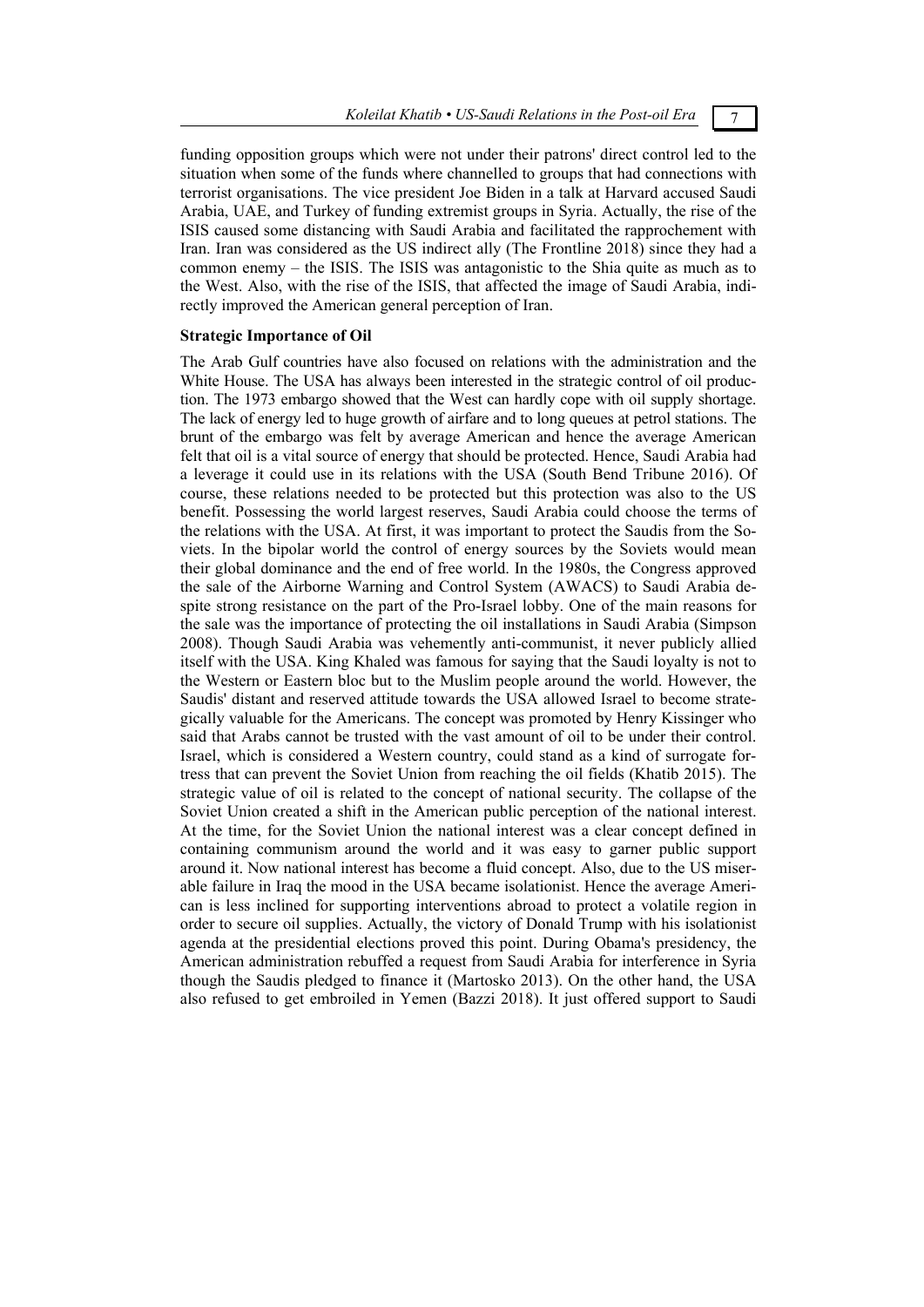### 8 *Journal of Globalization Studies 2021 • November*

Arabia without getting involved directly. Actually, now as the war prolonged and led to a humanitarian catastrophe, the voices are raised to stop the support of the war. The democratic candidate Joe Biden called for stopping the war in Yemen, though he approved it once he was in office. The rise of China also led to deflecting attention from the Middle East region. In Obama's 'pivot to Asia pacific' the USA needed to increase its presence in the Asia Pacific to retard Chinese growing power which renders nervous the US allies like the Philippines, Japan, and Taiwan. There were moved about 2500 marines from the Middle East as well as from Europe to Asia (to Philippines, Indonesia and Australia) (Bumiller 2012). In addition to countering the Chinese expansionism, Obama's administration wanted to forge stronger the commercial ties with the Far East. All these show the declining interest in the relations with Saudi Arabia. The relations reached its lowest point during Obama's administration. Obama in an interview with the *Atlantic Magazine* said that Saudi Arabia is a very difficult partner to work with. These words and attitude did put the Saudis on edge (Goldberg 2016). The nuclear deal that was conducting without consulting or informing Saudi Arabia has rendered the Saudis very defensive. The security concern of Saudi Arabia only took the second priority with the USA. John Kerry announced that some of the funds released to Iran at the wake of the nuclear deal would be channelled to terrorists and the USA had no control over that. The Obama era was marked by a more independent Saudi foreign policy as the mistrust between the two allies had reached its peak (Labott 2016). Saudi Arabia went directly to criticising the USA when Obama refrained from hitting Assad though he broke the red lines set by the USA around using chemical weapons. Prince Turki Al-Faisal said sarcastically that Obama's red line became pink (Luce 2014).

#### **Alternatives to Alliance with the Americans**

The Obama era led to the Saudi increasing activities abroad. There was no more deep confidence that the USA will provide protection that the Saudis need. At the time of King Abdullah, the Arab uprising erupted and one observed Obama's reluctance to stand by the American long-term allies like it happened with Mubarak. However, being a middle power does not necessarily guarantee the influence on great powers. With Obama, Saudi Arabia found itself as a middle power that cannot even defend its own position. Therefore, during the Obama era, Saudi Arabia pursued its foreign policy more or less independently of the USA. The Saudis tried to compensate for the lack of American engagement. They sought more integration and cohesion with other Arab countries. It also sought to seek alliances with other powers. However, both fronts were unsuccessful in providing an alternative to the alliance with the USA. To start with, the current world order is a unipolar order. Neither the collapse of the Soviet Union, nor globalization did lead to a multipolar world. Although globalization has brought more integration and cooperation, the world power is still concentred in the USA. Although the European Union remains the largest common market, still it follows the USA in what concerns the world affairs. Globalization did not give more power and influence to international organizations. International organizations, like the United Nations or NATO, are still governed by a certain structure and by certain countries that are most influential in them. The dissolution of the Soviet Union did not lead to emergence of another superpower. Even China that has a vast territory and great economic power still has hardly the authority in the world affairs to rival the USA.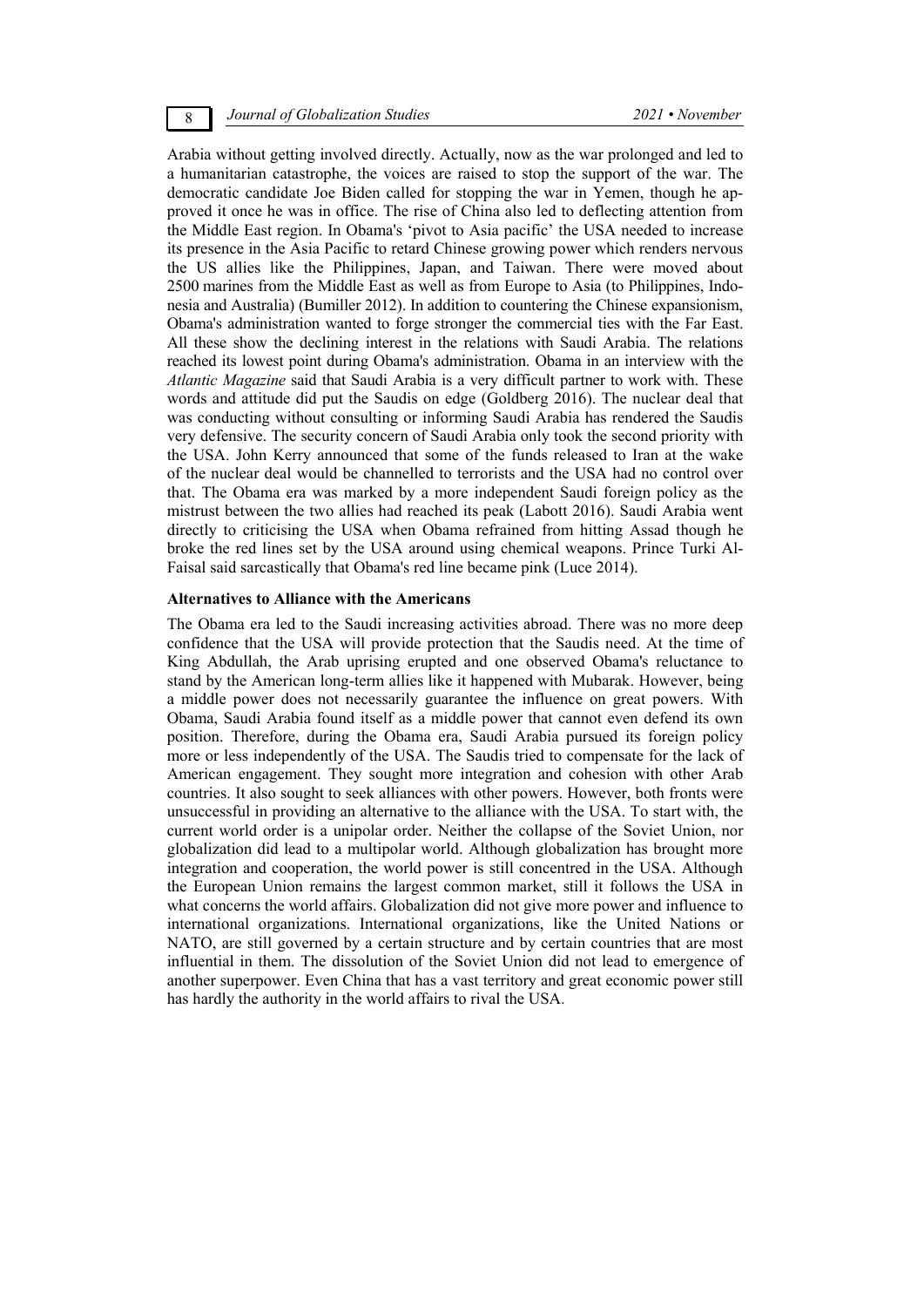Saudi Arabia tried to make advantage of its authority in the Arab and Muslim world and to try to counter the rising Iranian influence that started to gain American acquiescence with the nuclear treaty and with the rise of the ISIS. On the other hand, Saudi Arabia was strangled by Iran from the north in Iraq and in the south by the Houthis. The Saudis looked for gulf and Arab integration to compensate for the American distancing, even Prince Turki Al-Faisal said that the Gulf cooperation council should become a union (Toumi 2013).

As a middle power, Saudi Arabia tried to use its leverage as a catalyst to organise a 'joint Arab force.' King Salman visited President Sisi in 2015 and pushed for a joint Arab force, though initially the Saudis had reservations on such a force. The force would comprise some 40,000 elite troops, supported by war planes, naval vessels and light armour (BBC 2015). However, since its inception the force faced with a lot of scepticism. Florence Gaub from the international security studies at the EU said, 'The force has not only suffered from a lack of trust among the Arab League member states – it is unclear what it seeks to achieve, and furthermore it appears much more ambitious than any previous collective security arrangement' (Gaub 2015) Anyway the idea was put into hiatus shortly after it was initiated due to disagreement between Saudi Arabia and Egypt over deployment of Libya (*Ibid*.). The failure of the joint Arab force shows the limited influence Saudi Arabia has over other Arab countries. Also the countries did not want to be dragged into undesirable interventions. In November 2017, Saudi Arabia also tried to use its prestige and its influence as a middle power to create 'the Islamic alliance against terrorism' which gathered 41 countries but excluded Iran. It was more perceived as a frame to corner Iran than to fight extremism. The fight against the ISIS in Iraq and Syria was mainly led by the USA and NATO forces. However, another sign of the US disengagement is its push for the Arab countries to coalesce and to form a framework of their own for their own collective security. The USA no longer has a large appetite to play the role of a provider of security of Saudi Arabia. In January 2019, Pompeo visited the Arab countries, floating the idea of an Arab NATO that will have an objective of 'defeating Daesh, countering radical Islamist terrorism, protecting global energy supplies, and rolling back Iranian aggression' as declared in the State Department press release (Gulfnews 2019). The call which pressured for unity against Iran is unlikely to be effective given the diplomatic crisis with Qatar that has been in place for three years.

In the last few years, Saudi Arabia has been increasing its exports of oil to Asia and decreasing export to the USA. One would expect with globalization that Saudi Arabia will diversify its strategic alliances; however, this diversification has its limitations. As mentioned before, no other country could replace the USA in the global affairs. However, the relationship tends to become more imbalanced as the USA has less need for the Saudis whereas Saudi Arabia still needs the USA. Mohammed Bin Salman has tried to forge personal relations with the US President's son-in-law. However, the deals with Jared Kushner have raised questions whether his personal interests do affect his role as a senior advisor to the President of the United States. This role was mainly put into question after it became known that Jared Kushner supported the blockade imposed by Saudi Arabia and Emiratis on Qatar while Kushner's father had met with Qataris weeks before and asked to bail out his distressed New York tower (Bazzi 2019). The deal with the Qatari failed (however, a year after the blockade the deal with a Qatari subsidiary managed to save his office building). In addition, Mohammed Bin Salman, at the beginning of his rule as a crown prince signed many lucrative arm agreements with the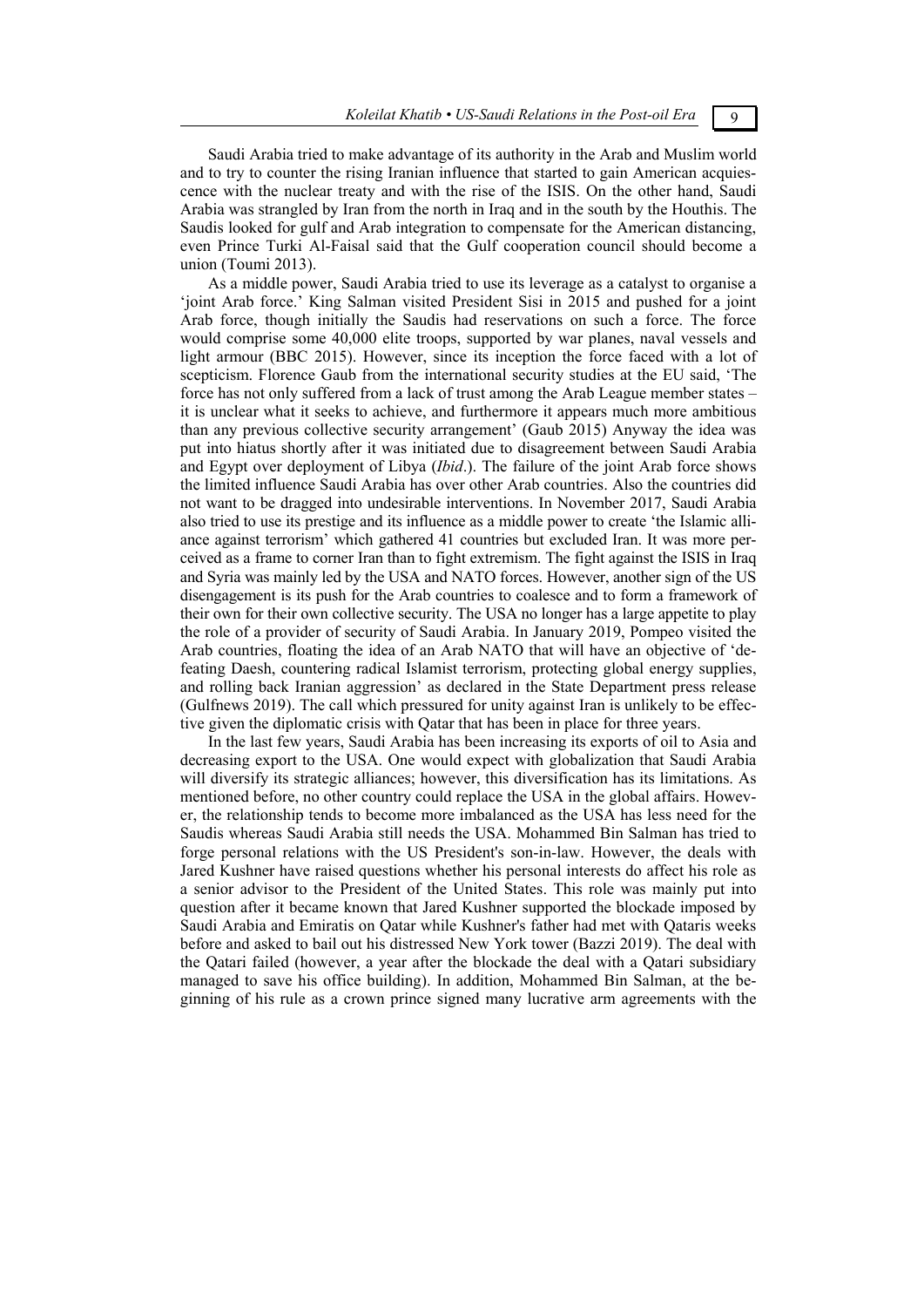Trump administration (Diamond and Star 2018). When Trump was asked whether he personally had interests with the Saudis after failing attempts to impose sanctions on it after the journalist Jamal Khashoggi had been assassinated, Trump replied that the USA cannot afford to lose the lucrative deals with Saudi Arabia. He said that sanctioning Saudi Arabia will benefit China and Russia who will jump on the arm deals. Despite this alliance, Trump's tone seemed not very comforting to the Saudis. Trump has bluntly said that the crown prince 'might not last two weeks in power without the USA.' Such statements irritated Saudi Arabia (Woody 2018).

Saudi Arabia has also tried to diversify its alliances. The Russian intervention in Syria coupled with American retrenchment pushed Saudi Arabia to look at Russia as a new great power to ally with to shield itself from Iranian expansionism. This also coincided with Putin's eagerness to build stronger commercial ties in the Arab Gulf region, namely, in the sphere of energy and arm deals. In October 2017, during his visit to Moscow, King Salman agreed to buy Russian S-400 surface-to-air missile systems (The Moscow Times 2017). The arm deals go beyond their monetary value, as they involve national security and include training and long-term spare part contracts; they tend to forge alliances between the buyer and the seller. In October 2019, Putin made a trip to the Gulf that involved signing deals with the Gulf countries. The Kingdom also signed a Memorandum of Understanding to manufacture Russian military equipment in Saudi Arabia (Reuters 2019). However, the relations reached a ceiling because of the partnership between Iran and Russia, namely in Syria. Also, any improvement of the relations would face the American veto. This is why the S-400 deal was not realized.

However, the relations with other countries are only used as a backup to the relations with the USA, not as a substitution to it. Though China is Saudi Arabia's number one trade partner with export amounting US\$ 29.1 billion and import amounting US\$18.3 billion still the relations with China are hardly comparable to the relations with the USA (OEC). In 2019, Mohammed Bin Salman visited China to sign a number of business deals. He defended China's right to fight the Muslim minority of the Uyghur (Ensor 2019).

#### **Issues of Saudi Arabia's Image**

The country's standing in the Muslim world is another concern for Saudi Arabia as when the Kingdom seeks to diversify its alliances and find substitutes to the USA it should take into account its standing in the Muslim world. It is difficult for Saudi Arabia to forge alliances with countries that are deemed hostile to Muslims. For example, embracing China, puts Saudi Arabia at odds with its position of defending Muslims around the world, especially that the attitude of China towards the Uyghur minority has raised condemnations worldwide. However, Saudi Arabia should be careful about thawing the relations with Israel because Israel is very badly seen by Muslims around the world. When reaching out to powers like Israel and China that can be viewed as antagonistic to Muslims, Saudi Arabia may damage its image of the leader of the Sunni world, which Turkey is increasingly trying to adopt. This is why Erdogan is taking a strong position on issues that are important to the Muslims such as Syria and Palestine.

Also, the issue of image has been the major impediment to the Saudi relations with the USA. In a way the relations with USA have tarnished the Saudi image in the Muslim world, this is why Saudi Arabia tried to keep it low profile. On the other hand, the negative associations to Saudi Arabia have been an impediment to its relations with the USA.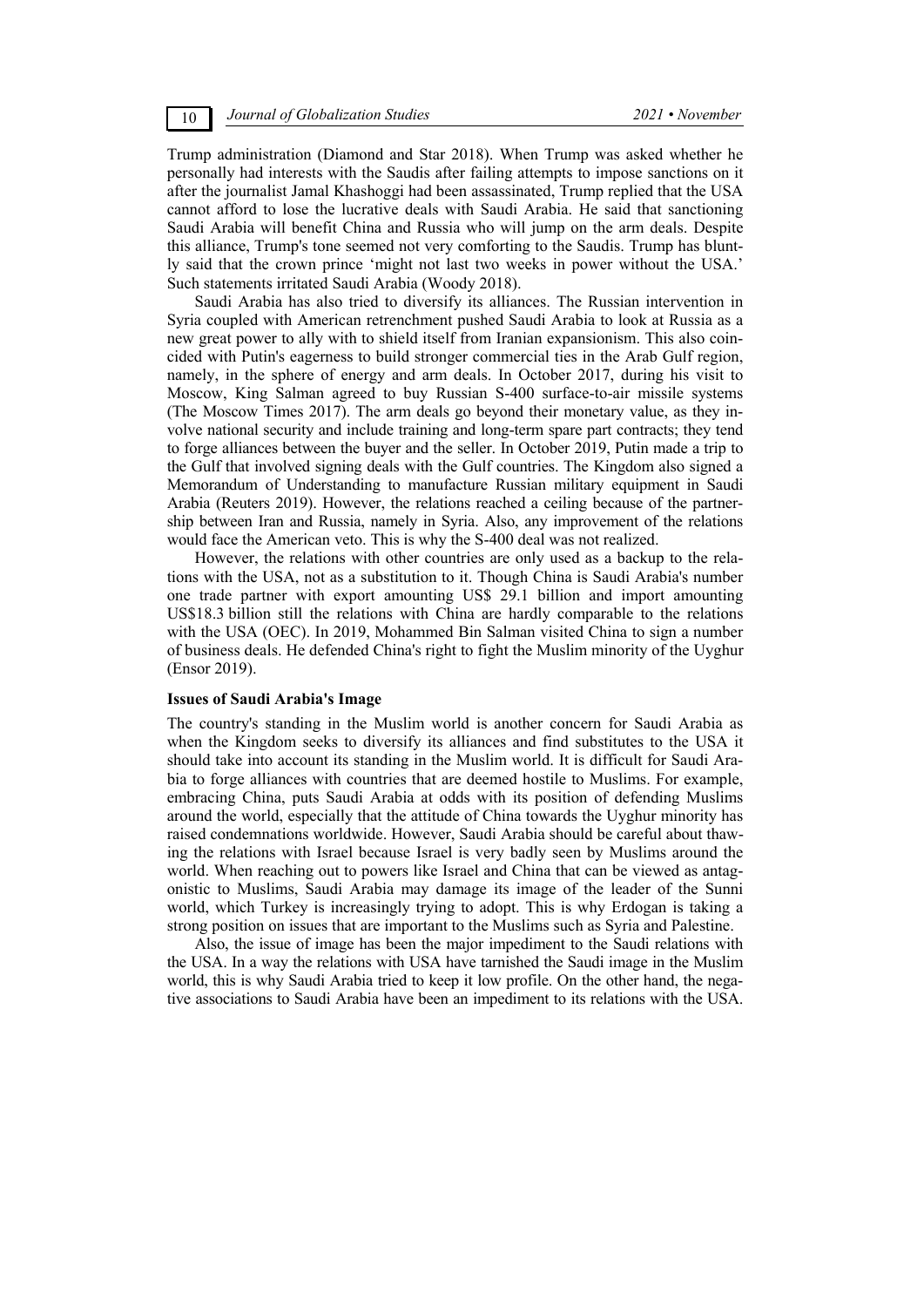Although Saudi Arabia has always relied on mere utilitarian relations with the American administration and on the assistance it can provide to the USA, the Saudi image has always been a challenge. In September 2016, both Houses of Congress passed Justice against Sponsors of Terrorism Act which directly accuses Saudi Arabia of being responsible for the September 11 attacks. The bill was pushed by the relatives of the victims of the attack. The threat of Adel Al-Jubeir to withdraw Saudi investments from the USA did not prevent it from getting passed (Mazzetti 2016).

Following the killing of Khashoggi, Trump turned down the calls to sanction the Saudis though they were coming from close allies like Lindsay Graham (McBride 2018). However, the murder had an alienating effect. The US media kept on running the story, many American companies boycotted the Investment forum in Riyad (called Davos of the desert). In July 2019, the US House of Representatives approved three resolutions to block President Donald Trump's planned sale of guided missiles and other weapons to Saudi Arabia and its allies, the United Arab Emirates and Jordan. Although Saudi Arabia works hard on improving its image, many events happened that would destroy the advancement made (The Defense Post 2019). The rise of the ISIS was hyped on by the pro-Iran groups in the USA to portray Saudi Arabia as an exporter of extremist ideology. Saudi Arabia has implemented many projects aimed at opening up the kingdom and breaking the stereotype of an ultra-conservative monarchy. It launched many avant-garde projects, especially in tourism. The projects include opening of Nikki Beach (a luxury beach club that has several branches around the world) in Ibhor Jeddah, which is supposed to rival Petra in Jordan.

However, the assassination of Khashoggi created a huge anti-Saudi wave. Though the calls to cut the relations with Saudi Arabia or sanction the Kingdom were silenced, the image of the country was damaged. This is evidenced by Biden's presidential bid where he referred to Saudi Arabia as Pariah (Emmons *et al.* 2019). Showing a strong stand on Saudi is popular.

There is another problem for the Saudis and that is the perception of having too close relations with the Trump administration. The Saudi and Emirati scholars rush to defend Trump in the Arabic media. However, the too close relation with Trump is not to Saudi Arabia's benefit especially now when Biden won. Biden led the 2020 campaign with an anti-Saudi tone. During a debate, Biden vowed to make Saudi Arabia accountable for murder of Khashoggi and called Saudi Arabia a 'pariah'. However, the Saudi ambassador to the US said that this opinion is likely to change if Biden reaches the White House (Gruver 2020). Nevertheless, shortly after Biden took over the presidency he stopped the US support for the war in Yemen.

Nevertheless, the Saudi-UAE-Qatar rivalry is likely to make the relations with USA even more difficult and give the Americans more leverage with each country. Different Arab Gulf countries have always sought to focus on the USA as their main ally. However, in this respect, every country wanted to present itself as the US best ally. Instead of joining forces to have a combined bargaining power with the USA, they still operate on a bilateral basis.

#### **Economic and Ecological Considerations**

The invasion of Iraq was supposed to bring an increasing oil supply and a decrease of prices. However, it led to disturbances in the region and to the rise of terrorism which pushed the increase in price. In the period between 2003 and 2008, the accumulation of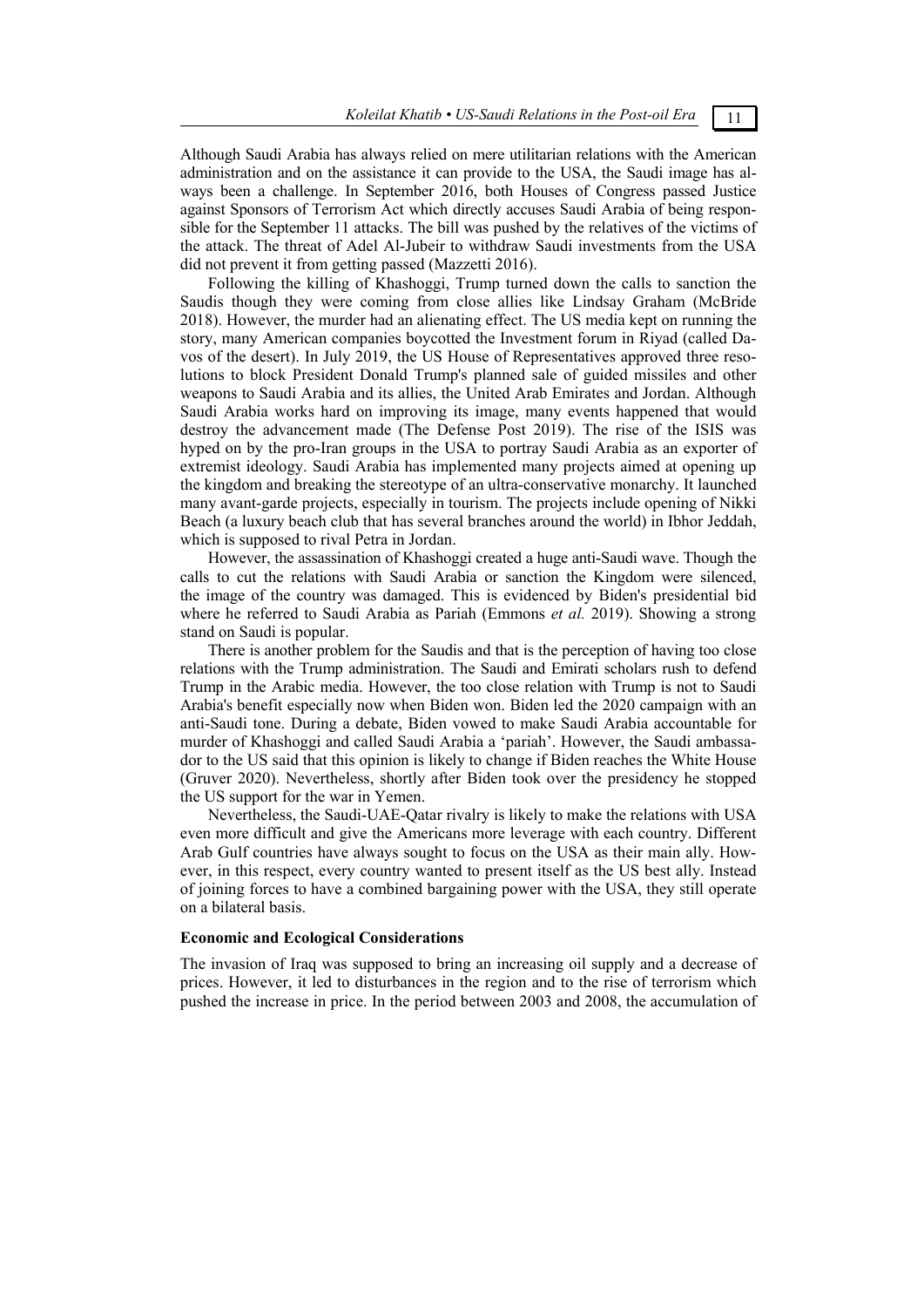wealth from the sale of oil made Saudi Arabia an ever more important importer of arms. As said before, the arm deals go beyond defence machinery. They deepen the relations as they also imply follow up and trainings. Also, the increase of oil prices is a double edge sword which resulted in the surge of another competitor: the shale oil. Shale oil makes the USФ more independent from the Gulf oil.

The oil price increases created an incentive for the shale oil. The CIA World Factbook on what the world will be like in 2030, shows that there will be an increase in the share of renewables and shale oil so the countries which have income from oil will decrease dramatically. One of the main Obama's projects was fighting the climate change. He aimed at a 40-percent reduction in emissions by 2030 (Pantsios 2015). By 2030, US\$ 86 billion are to be invested in clean energy which will lead to US\$ 140 billion of savings (IRENA 2015). Therefore, the demand for energy from fossils is likely to decrease due to an increase of renewable energy and of alternative sources, which is shale oil.

However, the oil market has ups and downs and Saudi Arabia is a price setter as it enjoys the ability to extract at low cost. It usually increases production to drive other producers out of the market which will then push the price up again. For example, on the  $27<sup>th</sup>$  of November 2014, Al Naimi, the Saudi Minister of Petroleum and Mineral Resources, refused the request from 12 members of OPEC to cut production since Saudi decrease production is not always compensated by increase in price (Lawler *et al.* 2014). The price went from 115 to below 50 dollars. These price swings are deemed bad to the economy. They are one of the causes of steep swings in the economic cycle as well as depression and booms. There is also a discourse about the hidden cost of energy from the Middle East which results from the cost of protecting the installation as well as the surge of extremism which makes it a very expensive commodity in real terms (Cheek 2011). This is another reason why there is a shift to get a more sustainable source of energy and to eliminate the dependence on a partner that can manipulate the price. Actually, now with the shale oil, despite the fact that the USA is independent of Saudi Arabia as a source of energy, they still depend on it to preserve their shale oil industry. In order for shale oil production to be economically profitable, the market price for oil must be US\$ 60 (Beattie 2019). Thus, after the price war between Russia and Saudi Arabia, the United States intervened, forcing Saudi Arabia to cut production in order to push the price up. Saudi Arabia increased its daily production by a million barrel per day which created downward pressure on prices. The United States threatened to re-evaluate its relations with Saudi Arabia if the latter did not comply (Gulf News 2020). On the other hand, Saudi Arabia used to be the main price setter, even during the Obama administration when sanctions were lifted on Iran. The opening up of Iran did not significantly affect the oil market supply. The infrastructure was old and the political system lacked the necessary transparency to attract investors. Also given that the treaty was an executive order there was always a chance that it would be reversed with the upcoming president, and which is what actually happened.

On the other hand, globalization made it difficult for Saudi Arabia to diversify its economy and hence to reduce oil dependence. For Saudi Arabia it is not cost-effective to go into manufacturing and at the same time it is difficult to go in production of high value-added goods. The more Saudi Arabia is reliant on oil, the more it is dependent on its relations with the USA even if it has minimal export of oil there. This is why, in May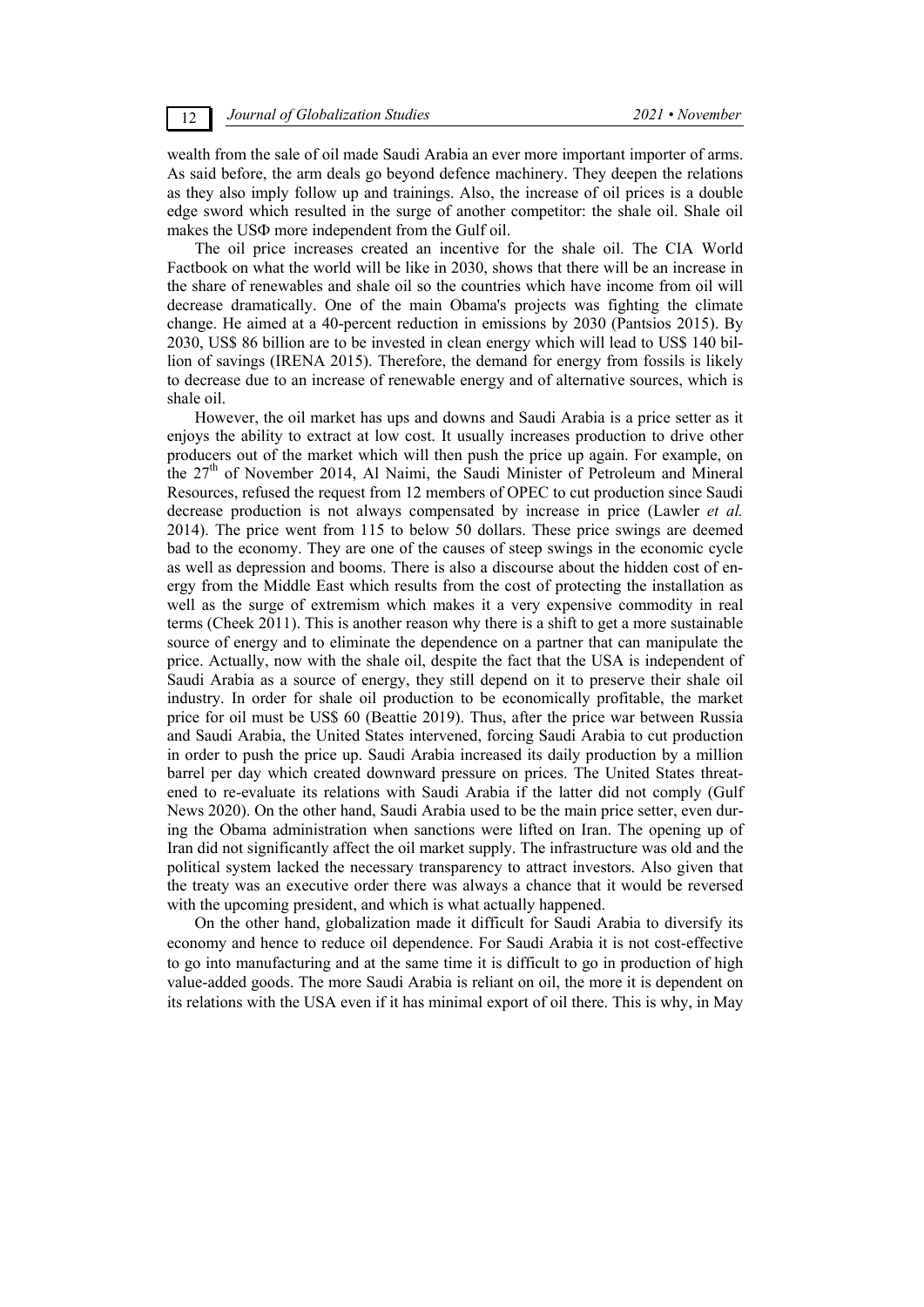2019, when oil tankers were attacked, the USA rushed and sent the Abraham Lincoln carrier strike group and four B-52 bombers to the Gulf (Brook *et al.* 2019). Globalization has a negative effect on diversification since more countries are focusing on goods and products in which they have a competitive edge. The world is becoming more interconnected but also the specialization that came with globalization made each country more vulnerable (Cincera and Ravet 2011). The corona crisis revealed that a supply chain disruption may turn catastrophic. Hence, every country is becoming more dependent on the outside world and the trade partner and Saudi Arabia is no different. However, the Kingdom's main competitive edge is in its oil, as it enjoys the low cost of production compared to other producers. Even if the USA does not need Saudi oil, it still needs to keep the price of oil at a certain level for strategic purposes. This is no different from Reagan who wanted to lower the oil price to make it difficult for the Soviets to export their gas to Europe.

Saudi Arabia is trying to make a technological leap, taking advantage of the wealth accumulated from oil through the years, and not go through the classical phases of industrial development. One of the pillars of MBS 2030 vision is to prepare the country's economy to a world where fossil energy is no longer an essential commodity. NEOM is an anchor project in this regard. It is supposed to be a smart city which combines tourism, hi-tech and an environment-friendly way of life. However, there are growing doubts about the viability of the project. Now with the pandemic that led to a decrease of economic activity and decrease of oil prices there is scepticism about the ability of the Kingdom to finance such project and make this qualitative leap in the industrialization of the country. The state oil company Aramco has already been part-privatised to raise funds to invest in new industries.

#### **Future of the Relations**

The future of the relations is under challenge since there are too many factors that make their maintenance questionable. To start with there are no common culture and values between the USA and Saudi Arabia. The US public views Saudi Arabia as a theocratic monarchy. The YouGov poll in October 2018 shows that only 4 per cent of respondents consider Saudi Arabia as an ally. Though the poll was taken shortly after the assassination of Khashoggi which must have influenced the opinion, however, the survey also shows that Americans have limited trust in the Saudis (YouGov 2018). The same applies to other Gulf countries. According to a poll conducted in 2017 by YouGov, only 27 per cent think of Qatar as an ally (Flanagan 2017). The trend across the Gulf shows that it concerns not only Saudi Arabia but there is a general distrust of the Arab Gulf countries. Also, there is a general disinterest and ignorance so that the Arab Gulf region comes across an alien culture.

Despite many reforms such as allowing women to drive and the Kingdom placing the Western educated women at the forefront of diplomacy, the image has not changed much. The alliance is not to be taken for granted as it is no longer standing on a solid foundation: the core of the relationship revolving on the strategic value of oil is diminishing. The other dimensions of relations stem from the core relations based on oil. They are unlikely to stand on their own, especially now that the overall trend is to re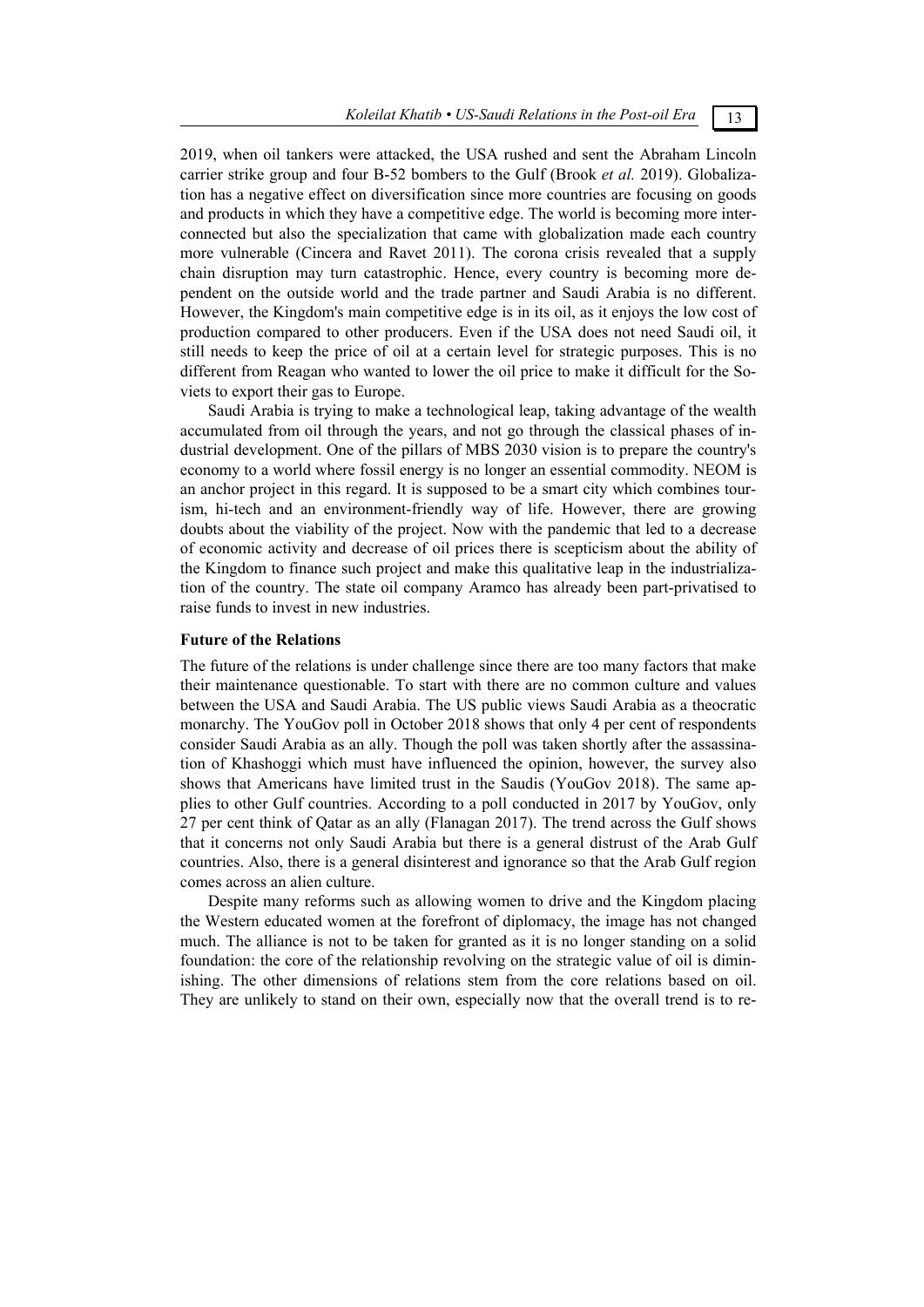duce the reliance on fossil oil. The Justice Against Sponsors of Terrorism Act (JASTA) showed the general attitude towards the Kingdom when despite the fact it had an impact on the US-Saudi relations, the Senate went ahead with it and did override President Obama's veto. The US Senate Majority Leader McConnell said, 'nobody really focused on the potential downsides in terms of our international relationships.' This was the first time in eight years of Obama presidency that a veto was overridden by the Congress (Bellinger 2016).

JASTA reflects what the average American thinks about the Saudis. After the 1973 oil embargo, there has always been the image of the Gulf Arab countries blackmailing the USA using oil; the USA was also financing PLO in the midst of the trend of kidnapping planes. Then came September 11. Since then every presidential candidate has vowed to stop relying on the Gulf oil. This directly contradicts the approach applied during the previous period when in the state of the union, Carter said that the USA would use force to protect oil fields. This is demonstrated by the war in Yemen when the United States, although supporting the war, did not take part in it. The rise of the ISIS contributed to a gruesome stereotype among the Americans. The picture of beheading and barbaric practises showed in the media and coupled with footage of children learning in the ISIS schools from textbooks adopted by the Saudi curriculum contributed to aggravation of the negative image of the Saudis.

Once the ISIS was restrained and was no longer dominating the news, the issue of the assassination of Khashoggi emerged and further led to the deteriorating the image of Saudi Arabia eclipsing the domestic changes like allowing women to drive. The issue of human rights remains a stumbling block between the West and the USA and Saudi Arabia, despite the interests that might bind the two countries together. However, interests arise and disappear when conditions change. The deployment of the US troops in Saudi Arabia led to the cooperation to protect these installations. The rise of terrorism led to the need to cooperate in fighting terrorism. The odd swings in the price of oil push the USA to force Saudi to cut production and keep the price up. The need to protect the installation in Saudi Arabia decreased after the USA moved its large part to Iraq after the second Gulf war. However, there no deep-rooted links between the two countries as there are not common values and the overall image is very negative. As the strategic value of oil declined, Saudi Arabia did not find an equivalent replacement to stay relevant for the USA. On the other hand, Saudi Arabia did not invest in any grassroots base which would be sympathetic to them. If we look at the Israeli example, Israel was promoted by Kissinger as a surrogate fortress to prevent the Soviets from reaching the oil fields. However, Israel organized a grassroots base that was active and influenced policy decisions domestically (Mearsheimer and Walt 2008). Hence the support for Israel became bipartisan domestic issue irrelevant of strategic considerations. When the Soviet Union dissolved, Israel had enough domestic leverage, it did not need to have a strategic value. The Saudis did not work on such an alternative. Their successful lobbying focused on commercial issues where a deal creates jobs for Americans. As oil prices decrease, Saudi Arabia will have less to spend and hence will become economically attractive to the US. Saudi Arabia signed arm deals worth US\$ 110 billion in 2017 when Mohammed bin Salman took over. Those weapons will meet the Kingdom's de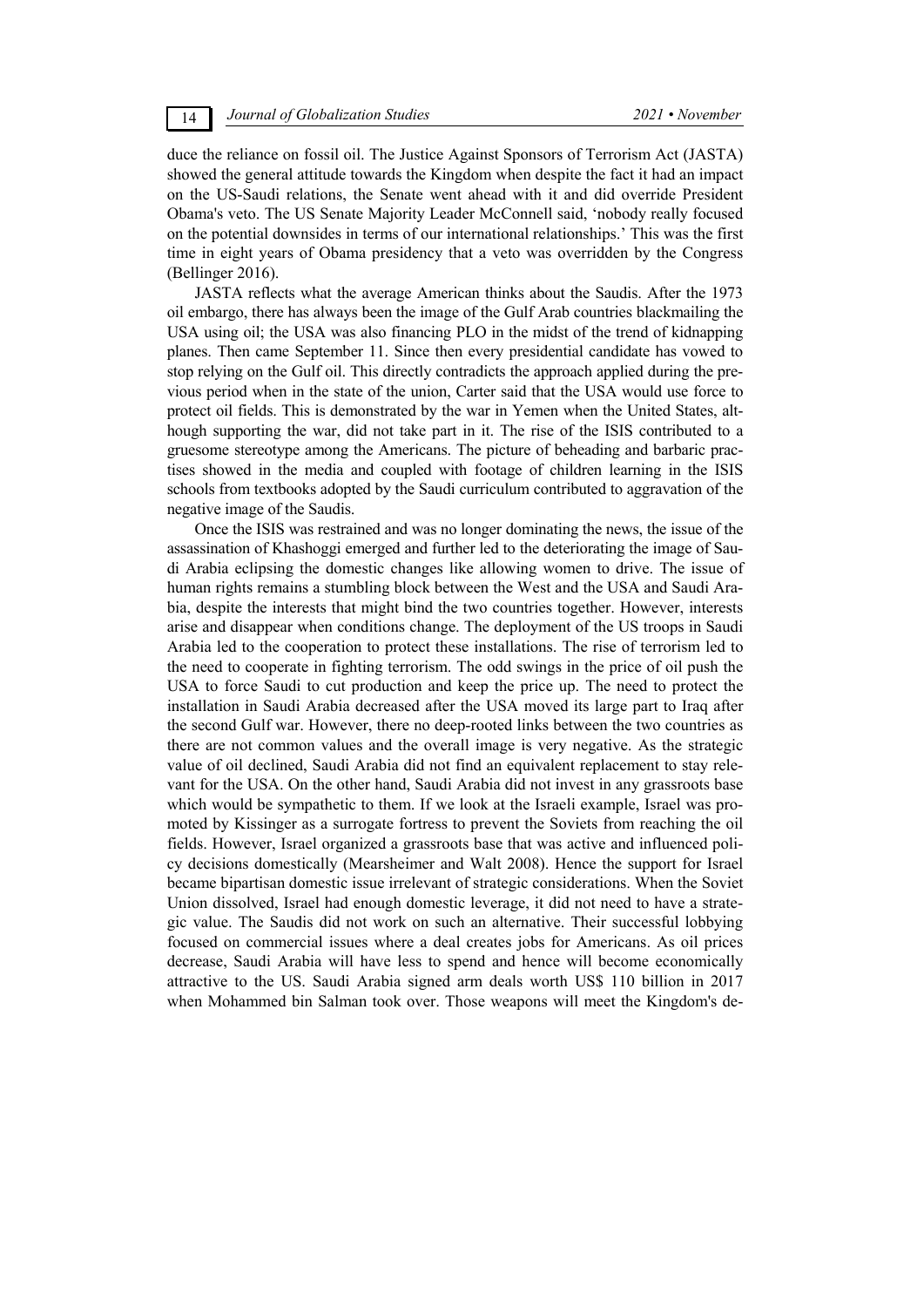*Koleilat Khatib • US-Saudi Relations in the Post-oil Era* 15

fence needs for the years to come, and it is hardly possible that similar deals will be signed in the near future (Diamond and Starr 2018). In addition to that, the financial situation exacerbated by decreasing oil prices and the Corona virus does not allow such expenditures in the short and medium-term period. At the same time, the Arab Gulf countries do not work in a collective manner and every country works on its own and focuses on its bilateral relations with the USA. Even at the elite level there is no consistent narrative and no joint efforts to create a better bargaining power with Americans. Every country wants to show itself as the US best friend (Khatib 2015). The current Gulf crisis has been accompanied with toxic lobbying against each other and has done nothing but poisoned the relations between different Gulf countries. The result is far from positive for the US-Saudi relations while various public relations companies that are supposed to create a positive image have a marginal effect at best. On the other hand, Saudi Arabia has failed to find an alternative to the USA mainly because no other power can fill for the United States and the current world order is not multilateral. The prospect of having a regional order to provide security and stability to replace dwindling US-Saudi relations is more far-fetched than ever. In addition to the rivalry with Iran, now Turkey is another competitor. Therefore, Saudi Arabia is in the situation when it is losing its leverage with the USA without having any alternative or having any collective bargaining power. The situation remains delicate and the trend is likely to increase. Biden is already showing signs of distancing from Saudi Arabia. It will only be reversed if there are major changes in Saudi Arabia that will help change the overall public image in the USA and if Saudi Arabia engages with the grassroots. However, engaging with grassroots is a long-term project that takes years and years to bear fruit.

# **REFERENCES**

- Al-Barasneh, A. and Khatib, D. 2019. The US Policy of Containing Iran From Obama to Trump 20092018. *Global Affairs* 5: 367–389.
- Bazzi, M. 2018. The War in Yemen is Disastrous. America is Only Making Things Worse*. The Guardian*, June 8. URL: https://www.theguardian.com/commentisfree/2018/jun/ 11/trump-yemen-saudi-arabi-war-us-involvement-worsening-crisis.
- Bazzi, M. 2019. The Troubling Overlap Between Jared Kushner's Business Interests and US Foreign Policy. *The Guardian,* July 8. URL: https://www.theguardian.com/commentisfree/2019/jul/08/troubling-overlap-between-jared-kushner-business-interests-and-usforeign-policy.
- BBC. 2015. Arab League Agrees to Create Joint Military Force*. BBC*, March 29. URL: https://www.bbc.com/news/world-middle-east-32106939.
- Beattie, A. 2019. Shale Oil vs. Conventional Oil: What's the Difference? *Investopedia.* URL: https://www.investopedia.com/articles/active-trading/051215/cost-shale-oil-versusconventional-oil.asp.
- Bellinger, J. 2016. How Congress Could Fix JASTA: Give the President Waiver Authority. *Lawfare.* URL: https://www.lawfareblog.com/how-congress-could-fix-jasta-give-presi dent-waiver-authority.
- Borger, J. 2002. US Paves Way for War on Iraq Julian Borger in Washington. *The Guardian,* March 27. URL: https://www.theguardian.com/world/2002/mar/27/iraq.julianborger.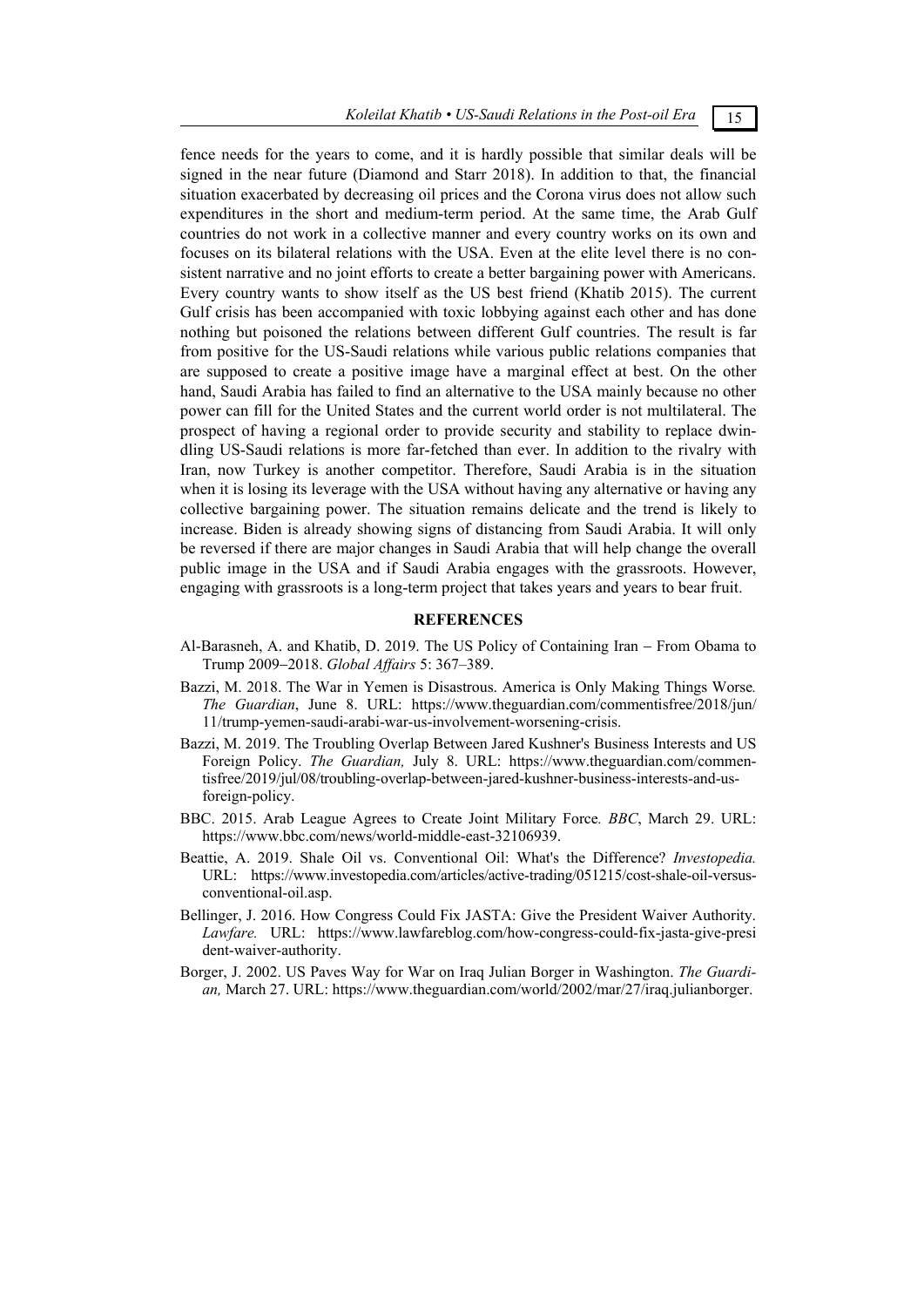- Boucek, Ch. 2008. *Saudi Arabia's 'Soft' Counterterrorism Strategy: Prevention, Rehabilitation, and Aftercare.* Paper, Carnegie Endowment for International Peace. URL: https://carnegieendowment.org/2008/09/22/saudi-arabia-s-soft-counterterrorism-strategyprevention-rehabilitation-and-aftercare-pub-22155.
- Brook, T. V., and Shesgreen, D. 2019. B-52s Added to Aircraft Carrier Strike Group Rushing to Middle East to Confront Iran Threats., *USA Today*, July 5. URL: https://www. usatoday.com/story/news/politics/2019/05/07/b-52-bombers-aircraft-carrier-uss-lincolnrushed-confront-iran-bolton/1130543001/.
- Bumiller, E. 2012. Words and Deeds Show Focus of the American Military on Asia. *The New York Times*, November 10. URL: https://www.nytimes.com/2012/11/11/world/ asia/us-militarys-new-focus-on-asia-becomes-clearer.html.
- Cheek, M. 2011. Oil Comes with Hidden Costs. *Huffpost.* URL: https://www.huffpost.com/ entry/oil-comes-with-hidden-cos b 932666.
- Cincera, M., and Ravet, J. 2011. *Globalisation, Industrial Diversification and Productivity Growth in Large European R&D Companies*. IPTS Working Papers on Corporate R & D and Innovation, No. 01/2011.European Commission, Joint Research Centre (JRC), Seville. URL: http://dx.doi.org/10.2791/54102.
- CNN. 2013. September 11 Hijackers Fast Facts*. CNN*, July 27. URL: https://edition.cnn.com/ 2013/07/27/us/september-11th-hijackers-fast-facts/index.html.
- Diamond, J., and Starr, B. 2018. Trump's \$110 Billion Saudi Arms Deal has Only Earned \$14.5 Billion so Far. *CNN*, December 10. URL: CNN://edition.cnn.com/2018/10/12/ politics/trump-khashoggi-saudi-arabia-arms-deal-sanctions/index.html.
- Emmons, A., Chavez, A., and Lacy, A. 2019. *Joe Biden, in Departure From Obama Policy, Says He Would Make Saudi Arabia a 'Pariah'*. URL: https://theintercept.com/2019/ 11/21/democratic-debate-joe-biden-saudi-arabia/.
- Ensor, J. 2019. Saudi Crown Prince Defends China's Right to Put Uighur Muslims in Concentration Camps. *The Telegraph,* February 22*.* URL: https://www.telegraph.co.uk/ news/2019/02/22/saudi-crown-prince-defends-chinas-right-put-uighur-muslimsconcentration/.
- Flanagan, B. 2017. *Arab News / YouGov poll.* August, 5. URL: https://www.arabnews.com/ tags/yougov-qatar-poll
- Gaub, F. 2015. *Stuck in the Barracks: the Joint Arab Force.* European Union Institute for Security Studies. URL: https://www.iss.europa.eu/sites/default/files/EUISSFiles/Brief% 2031%20Joint%20Arab%20Force.pdf.
- Gulfnews. 2019. *Pompeo to Push Arab NATO Initiative during Gulf Visit US Secretary of State Will Call for Increasing Pressure on Iran and Gulf Unity.* URL: https://gulf news.com/world/gulf/bahrain/pompeo-to-push-arab-nato-initiative-during-gulf-visit-1.61 373562.
- Gulfnews. 2020. *Saudi Arabia, UAE Open Oil Taps as They Wage Price War.* URL: https:// gulfnews.com/business/energy/saudi-arabia-uae-open-oil-taps-as-they-wage-price-war-1.70315404.
- Goldberg, J. 2016. Interview. *The Atlantic*, April. URL: https://www.theatlantic.com/ magazine/archive/2016/04/the-obama-doctrine/471525/.
- Gruver, M. 2020. Saudi Ambassador to US Shrugs off Biden, Sanders Criticism. *AP.* URL: https://apnews.com/a0e0a347f9f3dea498a150381d27547d.
- History. 2018. *Al Qaeda.* URL: https://www.history.com/topics/21st-century/al-qaeda.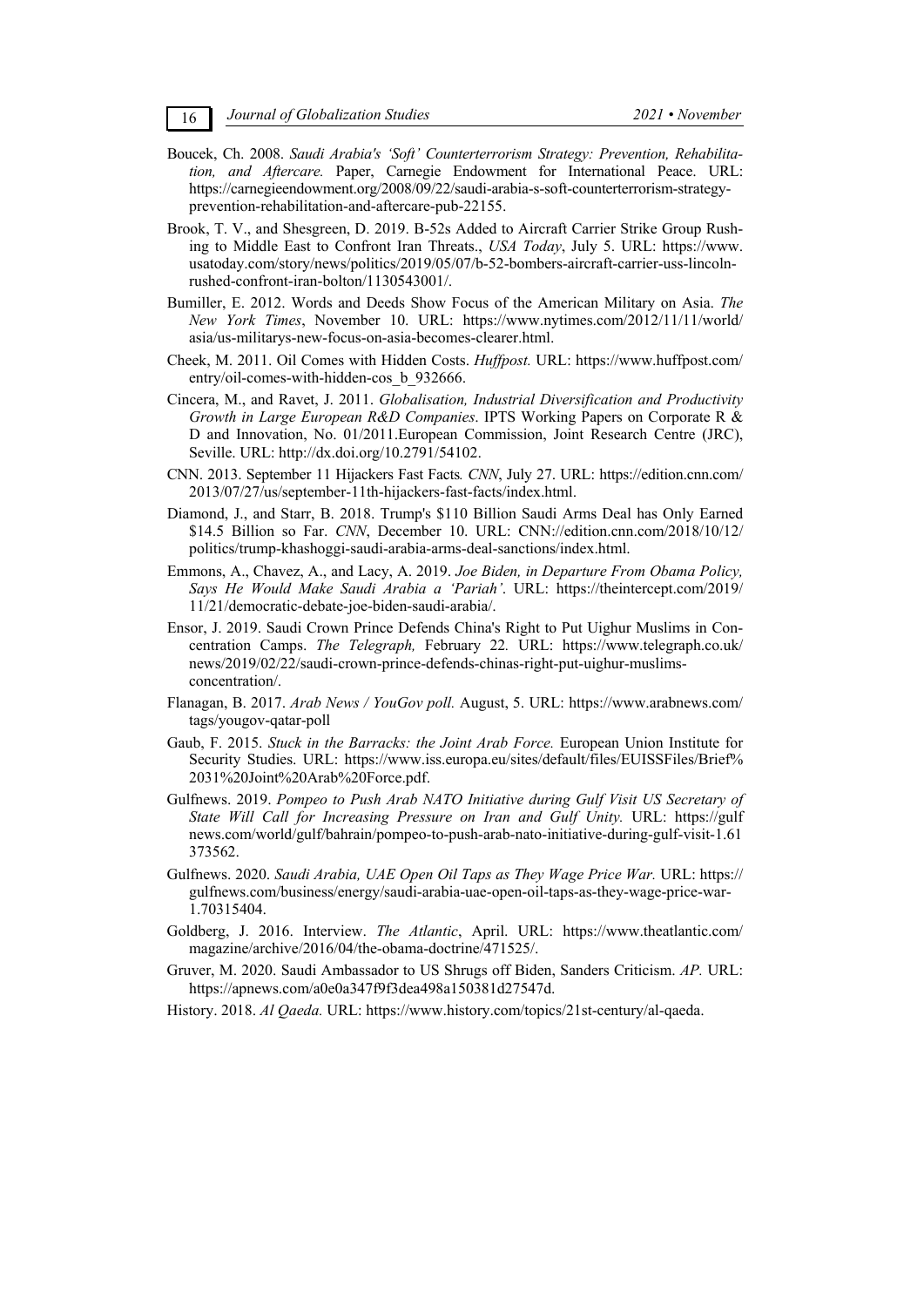- 
- Irena. 2015. *US Can More than Triple Share of Renewable Energy by 2030.* URL: https://www.irena.org/newsroom/articles/2015/Jan/US-Can-More-Than-Triple-Share-of-Renewable-Energy-by-2030.
- Kennedy, L. 2018. *How FDR Charmed a Saudi King and Won U.S. Access to Oil.* URL: https://www.history.com/news/fdr-saudi-arabia-king-oil.
- Koleilat Khatib, D. 2015. *The Arab Lobby and the US: Factors for Success and Failure.*  Routledge Studies in Middle Eastern Democratization and Government. 1st edition. Routledge.
- Labott, E. 2016. *John Kerry: Some Sanctions Relief Money for Iran Will Go to Terrorism.* URL: https://edition.cnn.com/2016/01/21/politics/john-kerry-money-iran-sanctions-terrorism/index.html.
- Lawler, A., Sheppard, D., and El Gamal, R. 2014. *Saudis Block OPEC Output Cut, Sending Oil Price Plunging.* URL: https://www.reuters.com/article/us-opec-meeting/saudis-blockopec-output-cut-sending-oil-price-plunging-idUSKCN0JA0O320141128.
- Luce, E. 2014. *Lunch with the FT: Prince Turki al-FaisaL*. URL: https://www.ft.com/ content/9eb2ba0c-a9e0-11e3-adab-00144feab7de.
- Martosko, D. 2013. *John Kerry Reveals Arab Countries Have Offered to PAY America to Carry Out Full-Scale Invasion of Syria.* URL: https://www.dailymail.co.uk/news/article-2411806/Offer-table-Arab-countries-pay-scale-U-S-invasion-Syria-says-Secretary-State-John-Kerry.html.
- Mazzetti, M. 2016. Saudi Arabia Warns of Economic Fallout if Congress Passes 9/11 Bill. *NY Times*, April 16. URL: https://www.nytimes.com/2016/04/16/world/middleeast/ saudi-arabia-warns-ofeconomic-fallout-if-congress-passes-9-11-bill.html.
- McBride, C. 2018. *Lindsey Graham Calls for Sanctions on Saudi Arabia Over Khashoggi Disappearance*. URL: https://www.wsj.com/articles/lindsey-graham-calls-for-sanctionson-saudi-arabia-over-khashoggi-disappearance-1539699416.
- Mearsheimer, J., and Walt, S. 2008. *The Israel Lobby and U.S. Foreign Policy*.1<sup>st</sup> edition. FSG Adult.
- Pantsios, A. 2015. *Obama Signs Executive Order to Cut Government Greenhouse Gas Emissions by 40 Percent*. URL: https://www.ecowatch.com/obama-signs-executiveorder-to-cut-government-greenhouse-gas-emissions-1882022711.html.
- Paraskova, T. 2019. *The Next Ten Years in Oil Markets*. URL: https://oilprice.com/ Energy/Energy-General/The-Next-Ten-Years-In-Oil-Markets.html.
- Reuters, World News. 2019. Russia's Putin to Visit Saudi Arabia in October, Says Falih*. Reuters*. URL: https://www.reuters.com/article/us-oil-opec-putin-saudi/russias-putin-tovisit-saudi-arabia-in-october-says-falih-idUSKCN1TB108.
- Reuters, Business News. 2019. *Saudi Aramco: the Oil Colossus.* URL: https://ru.reuters. com/article/idUKKBN1XD03T.
- Shaheen, K. 2016. *Suicide Bombers Attack Sites in Saudi Arabia Including Mosque in Medina.* URL: https://www.theguardian.com/world/2016/jul/04/saudi-arabia-bombings-jeddahmedina-prophets-mosque-qatif.
- Shin, D-M. 2015. *A Critical Review of the Concept of Middle Power E-International Relations.* URL: https://www.e-ir.info/2015/12/04/a-critical-review-of-the-concept-of-middlepower/.